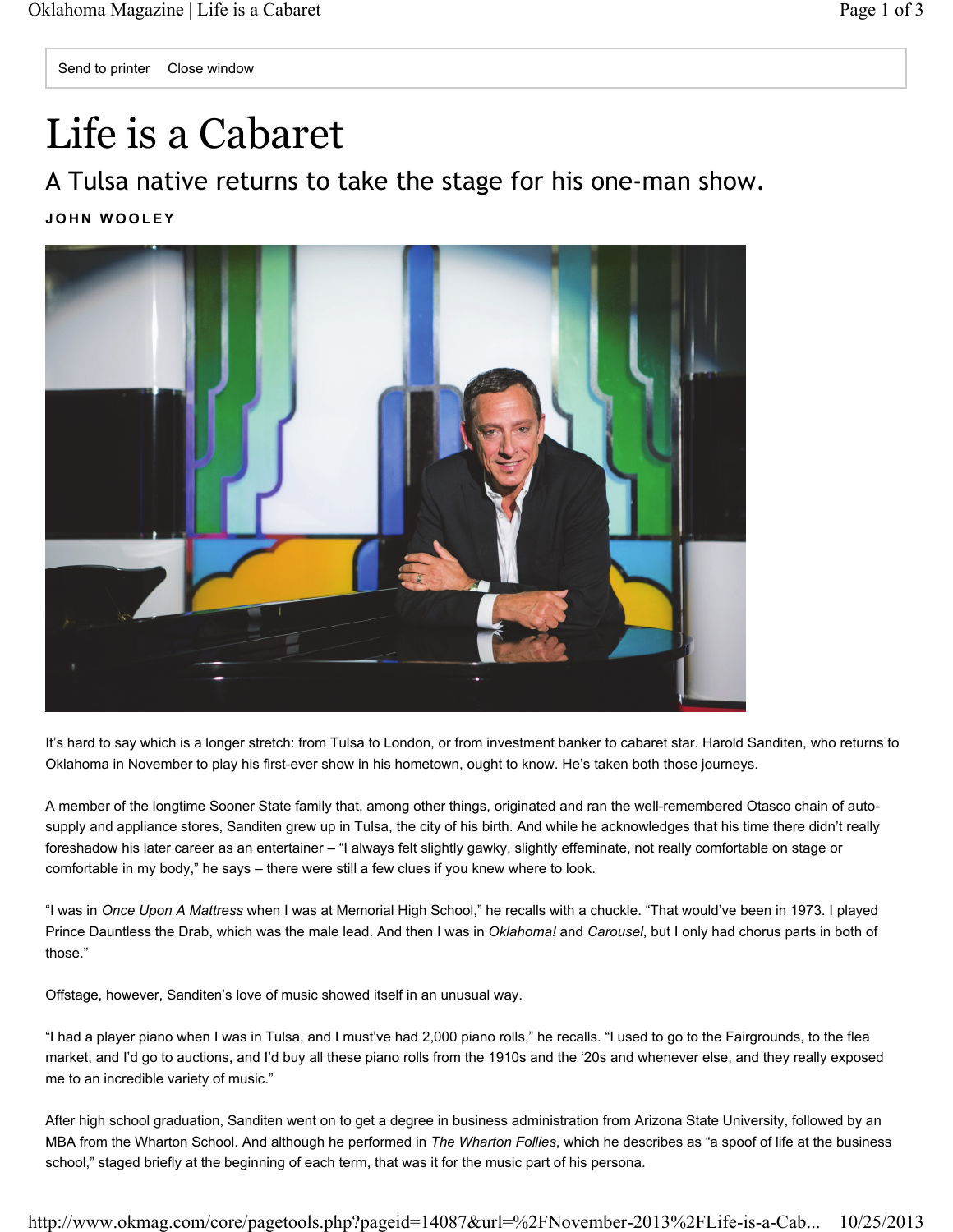"I really just put it aside," he explains. "I sang a lot at home. I sang in the car. I sang everywhere I could. But I never sang professionally." He chuckles again. "I was too afraid to get up on stage.

"So I got my MBA, moved to New York and decided to follow the investment banking route. I did that for a few years, until I had the opportunity to move to London. It took a while to get a work permit. But once I did, I set up shop as a theater producer, and that's what I did for 20 years."

The jump from banker to producer, he points out, isn't as extreme as it might seem. He'd already invested in a couple of shows in New York, so he was familiar with how the process worked.

"It was far more creative, yes, and it gave me the chance to explore plays and musicals," he says. "My interest in the stage always came from music, but I only produced one musical in 20 years. It was a jazz musical called *The Slow Drag*, based on the life of Billy Tipton, who was from Oklahoma. We did it in London on the West End. I loved it."

As a producer, he adds with a laugh, "I got close to the stage without having to actually be on it. I was on the sidelines – anywhere but front and center. I'd always wanted to be on the stage, but I'd never really had the confidence. I had that horrible stage fright."

After a good, long run, however, Sanditen found himself staging "smaller and smaller things" as the business changed around him.

"The economics of producing weren't as good as when I moved here [to London]," he explains. "Ticket prices were going up, the costs of producing a show were going up, and I was pretty much a one-man band, because the shows I did tended to be things that weren't blatantly commercial but had some commercial possibilities. Those choices meant that you were taking a bigger risk of losing money."

He was producing a play in New York when he heard from an old Wharton friend named Simone Schloss. After a couple of decades of working and raising children, she was debuting her own cabaret show. Intrigued, Sanditen went to see the production, and, he remembers, "That's when the seed got planted."

Still, before he could think of putting together his own show, he was going to have to do something about his stage fright. He finally faced it at what he calls a "cabaret boot camp" in Tuscany, Italy, run by the American performer and teacher Helen Baldassare.

"It was a small group of nine people, and it was the best group-therapy session I've ever been to in my life," he says. "We'd meet at nine o'clock in the morning and cry until about one, and we'd break for lunch, and then cry from two to five." Sanditen laughs.

"But I started learning what cabaret was all about there," he adds. "We had a group show at the end of the week, and we all sang three numbers, and I was so scared I was just shaking. But I decided at that point that if it was something I ever wanted to do, I had to just completely get over that. So I just didn't allow it to concern me anymore. I had other things to worry about, like scripts, things I had to say. I mean, I couldn't let stage fright get in the way of all the other obstacles I was going to have to be dealing with."

Just about a year and a half later, in September 2008, Sanditen did his first solo cabaret show, *The Secret of Life*, in New York, followed by a London engagement. Since then, he's created and performed a new production just about every year, gaining new venues and new fans as he goes along.

"Once I got the bug, once I really realized what cabaret is all about – the focus on lyrics, and the storytelling and how the songs relate to you – it just opened up a whole new world," he says. "It also made me realize that as much as I may have wondered why I never took the step to do it 30 years earlier when I was younger, I didn't have the world experience to really understand some songs. I'll be doing a Beatles song in Tulsa called 'In My Life.' That song is incredibly beautiful, but you can't talk about all the things you've seen in your life and what you've loved if you're 25 years old."

For his Oklahoma debut, he'll be doing selections from his two latest productions. One of them, *Shades of Blue*, has been recorded live on a new CD.

"I just did a brand-new show called *Full Circle*, and it was all songs from the '60s and '70s that were instrumental to me when I was growing up," he notes. "So rather than doing *Shades of Blue*, which is an intact jazz cabaret show, I'll do one set of selections from the CD *Shades* 

http://www.okmag.com/core/pagetools.php?pageid=14087&url=%2FNovember-2013%2FLife-is-a-Cab... 10/25/2013